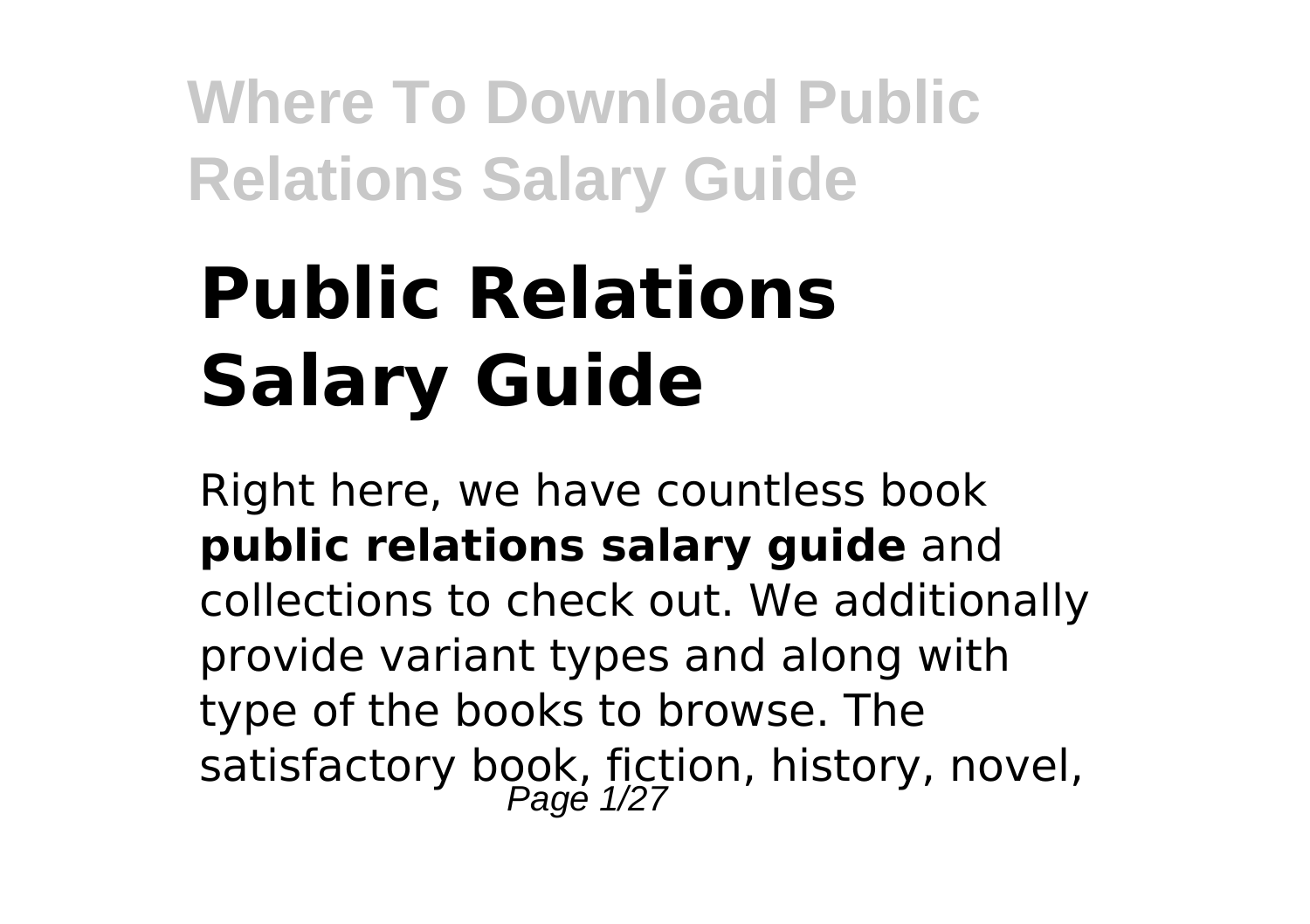scientific research, as skillfully as various other sorts of books are readily welcoming here.

As this public relations salary guide, it ends happening innate one of the favored book public relations salary guide collections that we have. This is why you remain in the best website to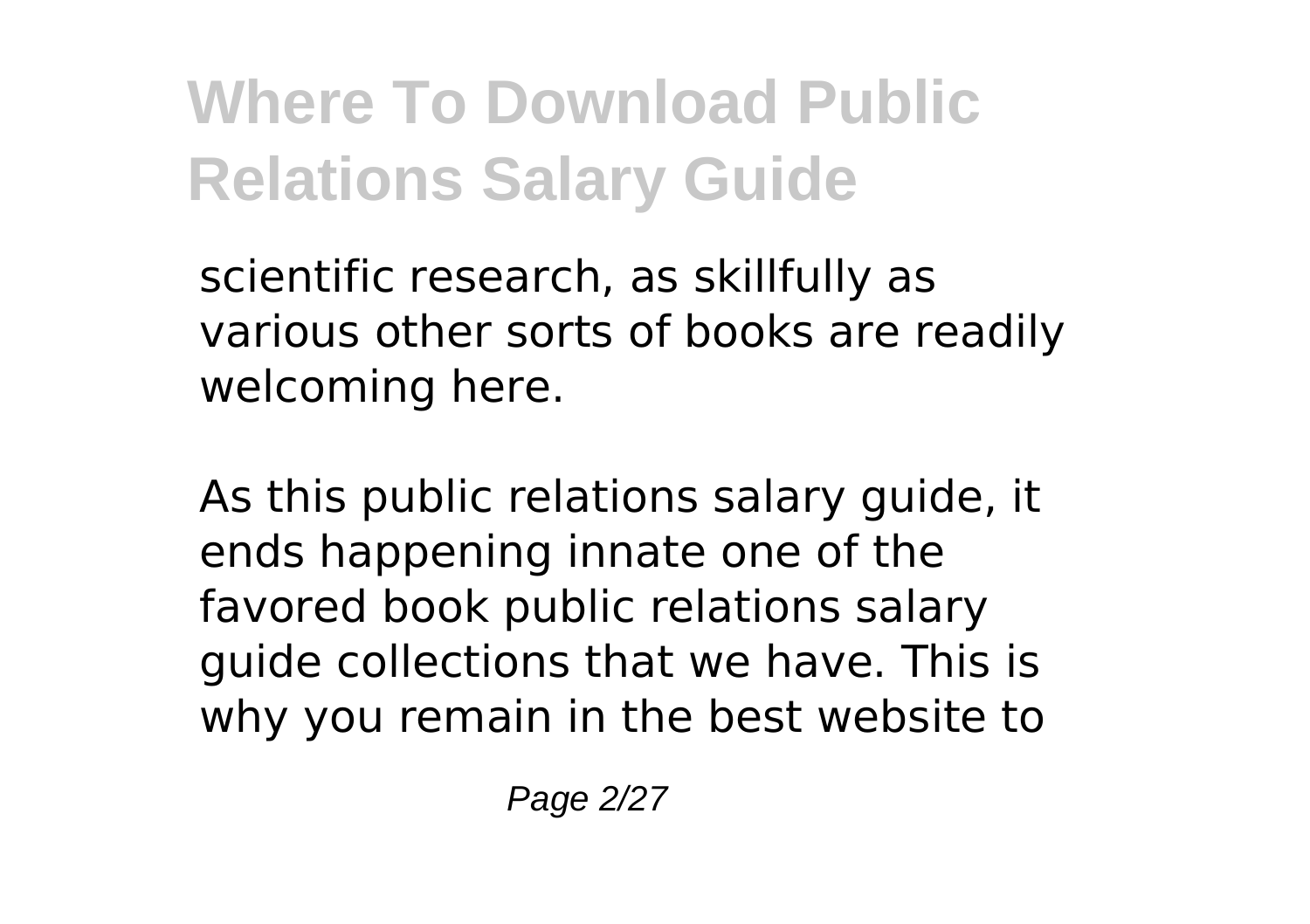look the incredible ebook to have.

Ebook Bike is another great option for you to download free eBooks online. It features a large collection of novels and audiobooks for you to read. While you can search books, browse through the collection and even upload new creations, you can also share them on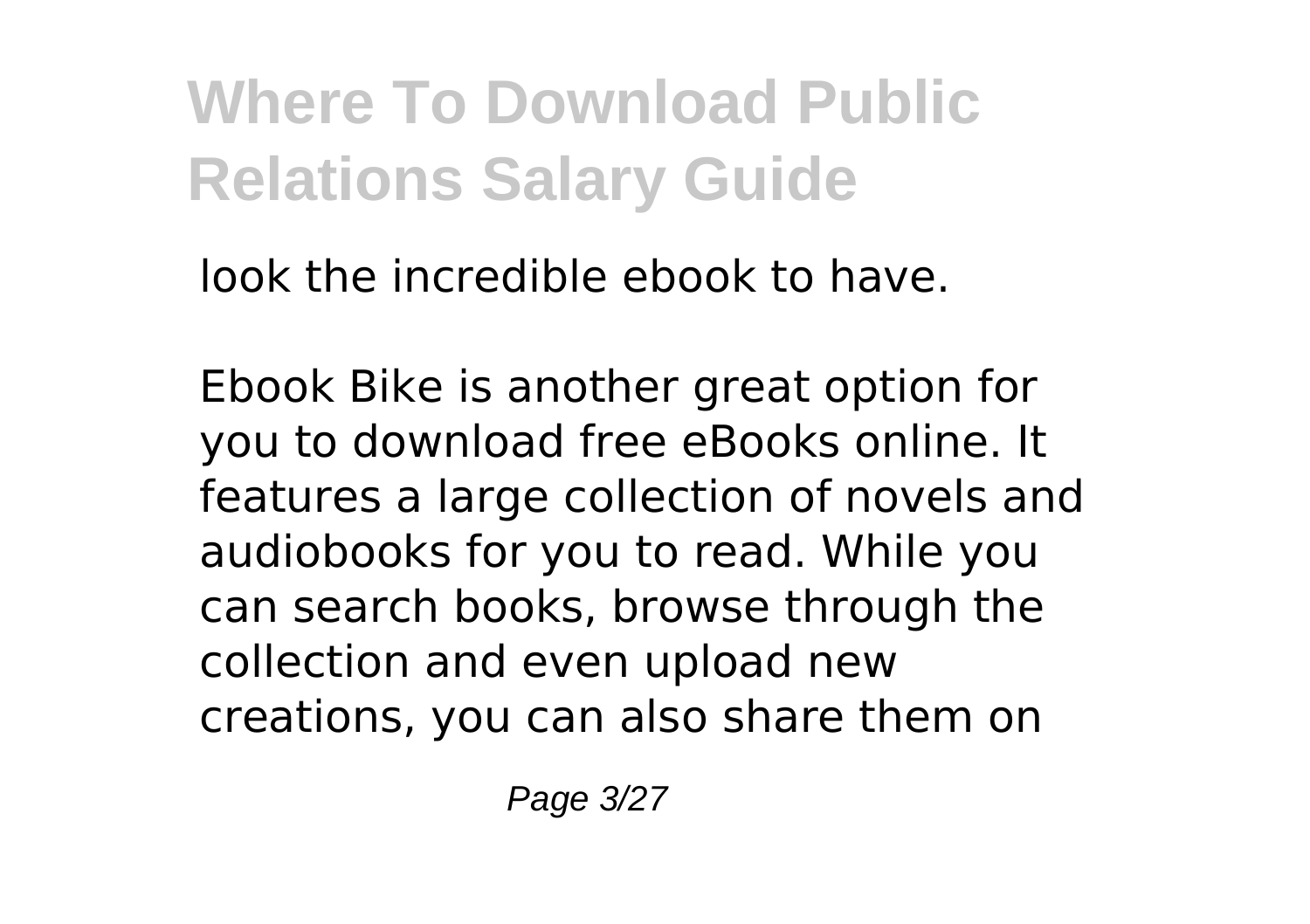the social networking platforms.

#### **Public Relations Salary Guide** How much does a Public Relations make? The national average salary for a Public Relations is \$54,562 in United States. Filter by location to see Public Relations salaries in your area. Salary estimates are based on 183 salaries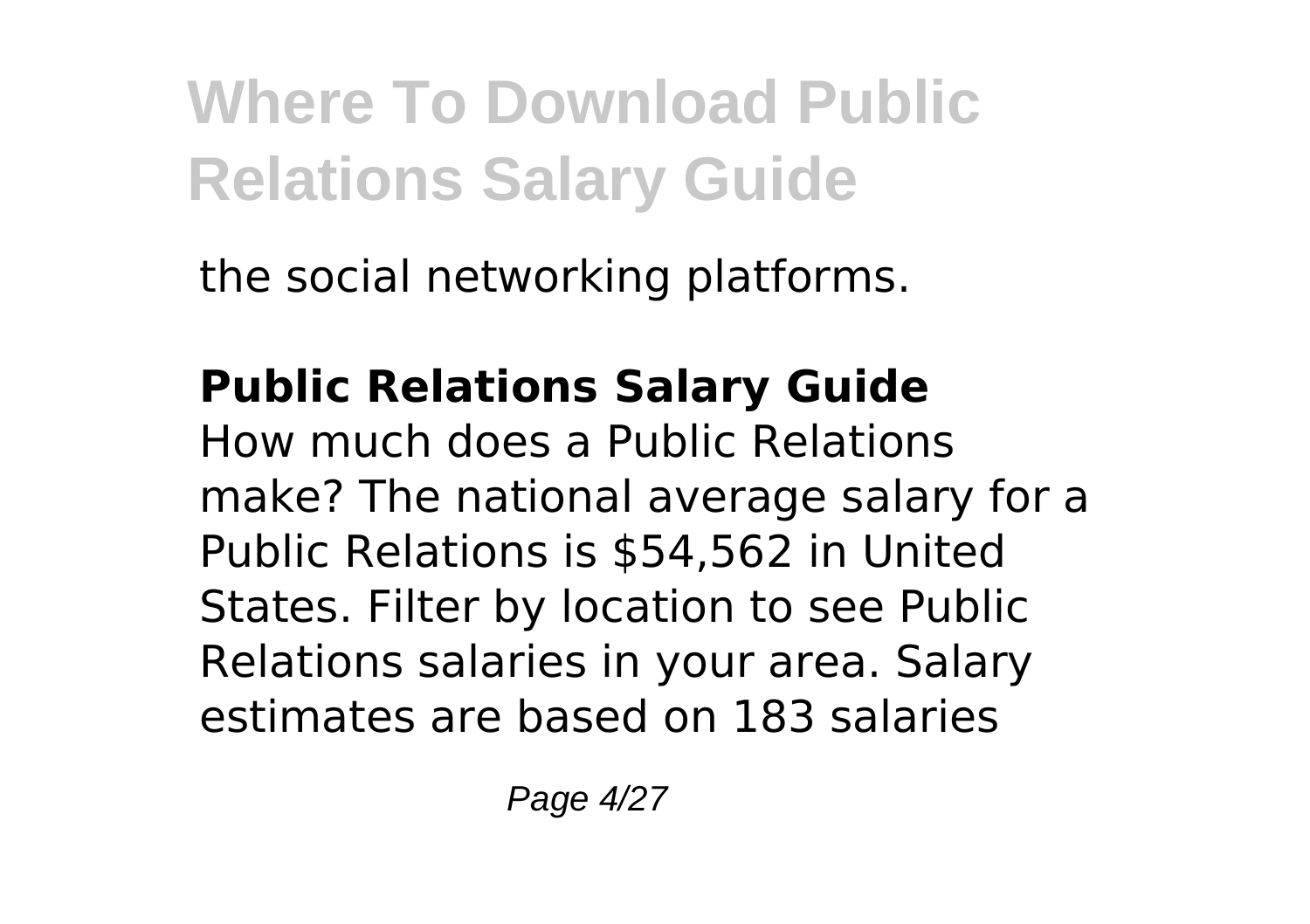submitted anonymously to Glassdoor by Public Relations employees.

# **Salary: Public Relations | Glassdoor**

The average Public Relations Officer salary is \$43,056 as of August 27, 2020, but the salary range typically falls between \$38,648 and \$48,702. Salary ranges can vary widely depending on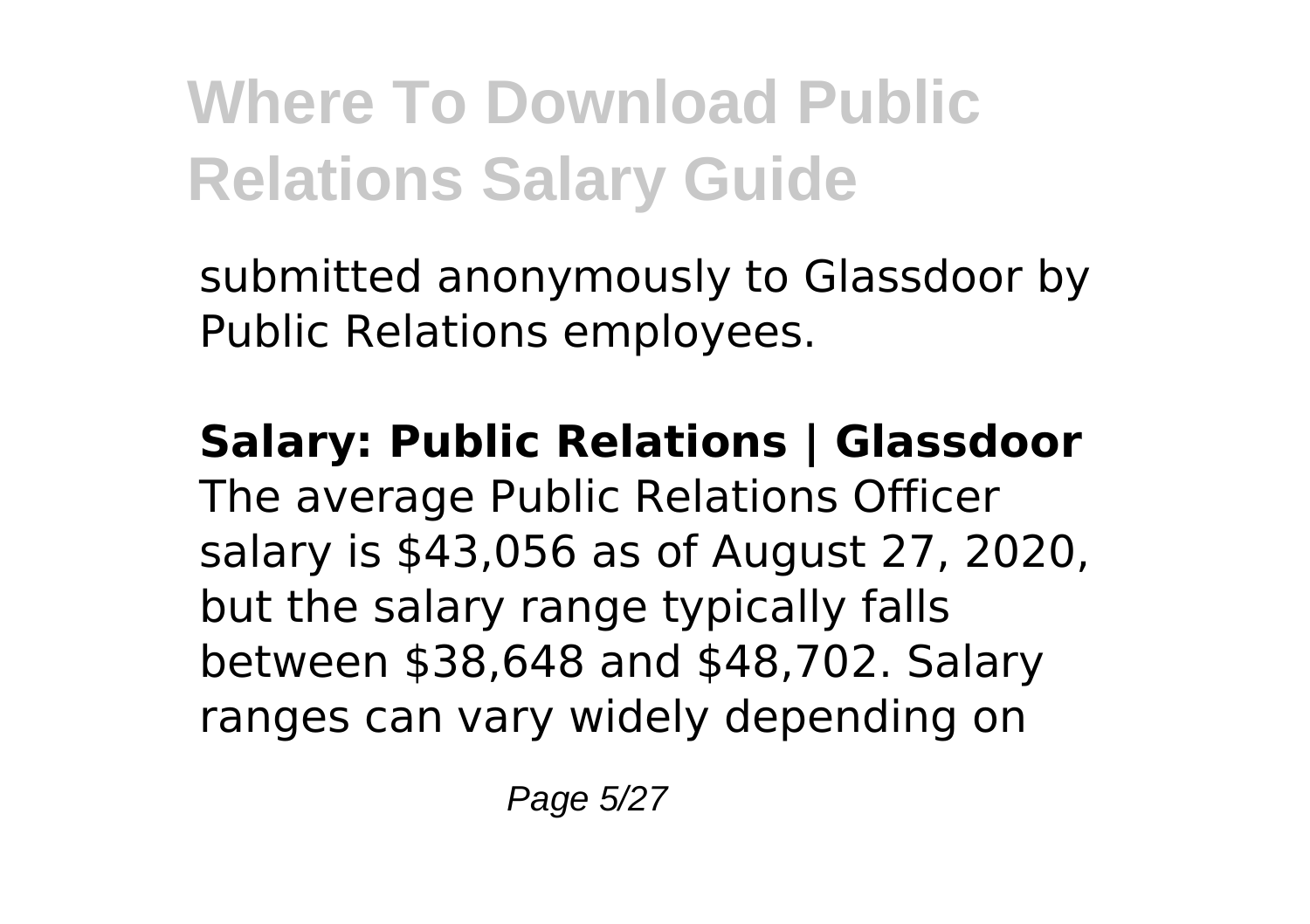many important factors, including education , certifications, additional skills, the number of years you have spent in your profession.

#### **Public Relations Officer Salary | Salary.com** Career Median Salary\* Educational Requirements; Public Relations

Page 6/27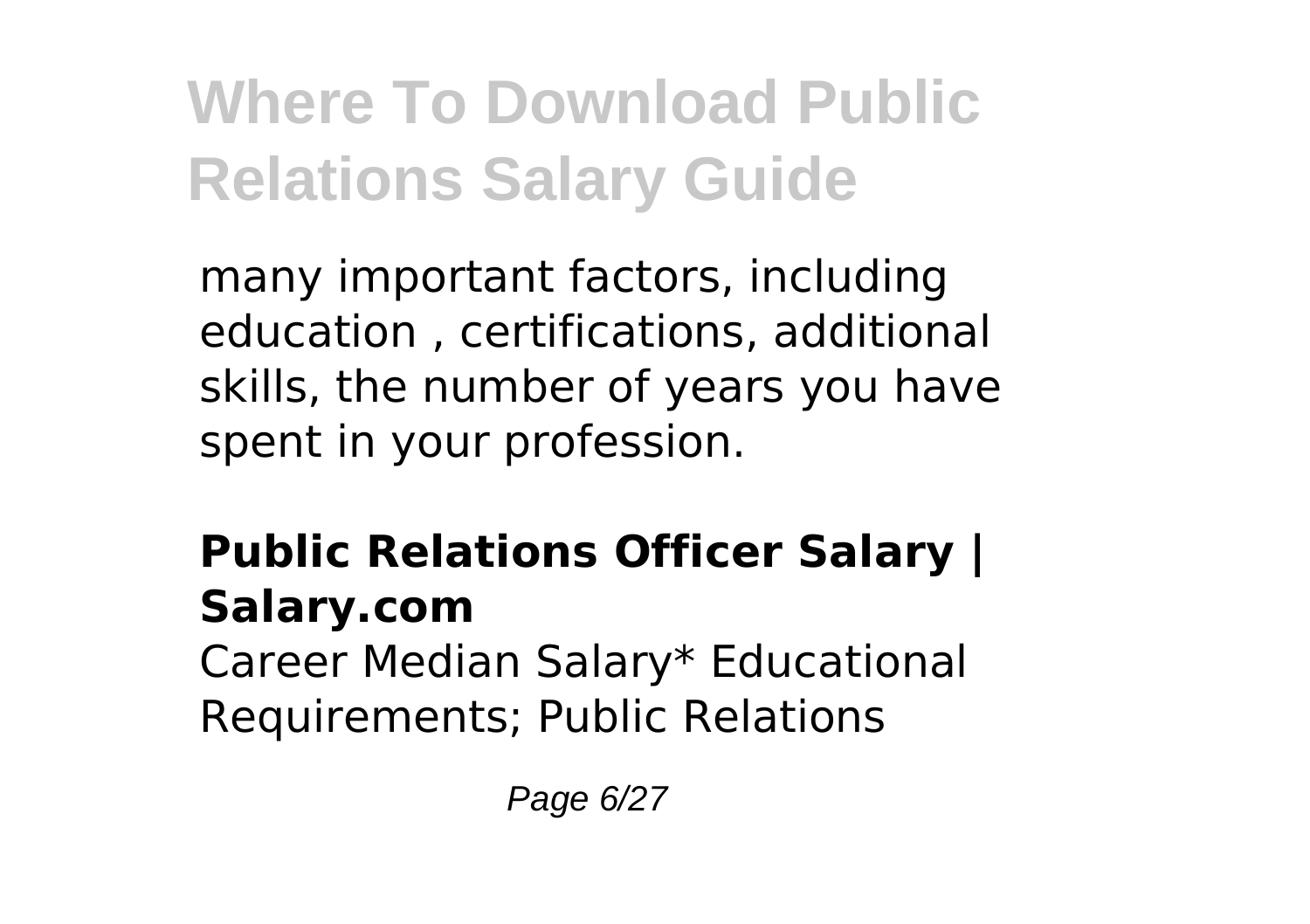Assistant: \$36,296: Bachelor's degree: Public Relations Coordinator: \$39,325: Bachelor's degree

### **Public Relations Careers | PR Job & Salary Guide | Study.com**

Public Relations Specialists earned an average salary of \$68,440 in 2018. Comparable jobs earned the following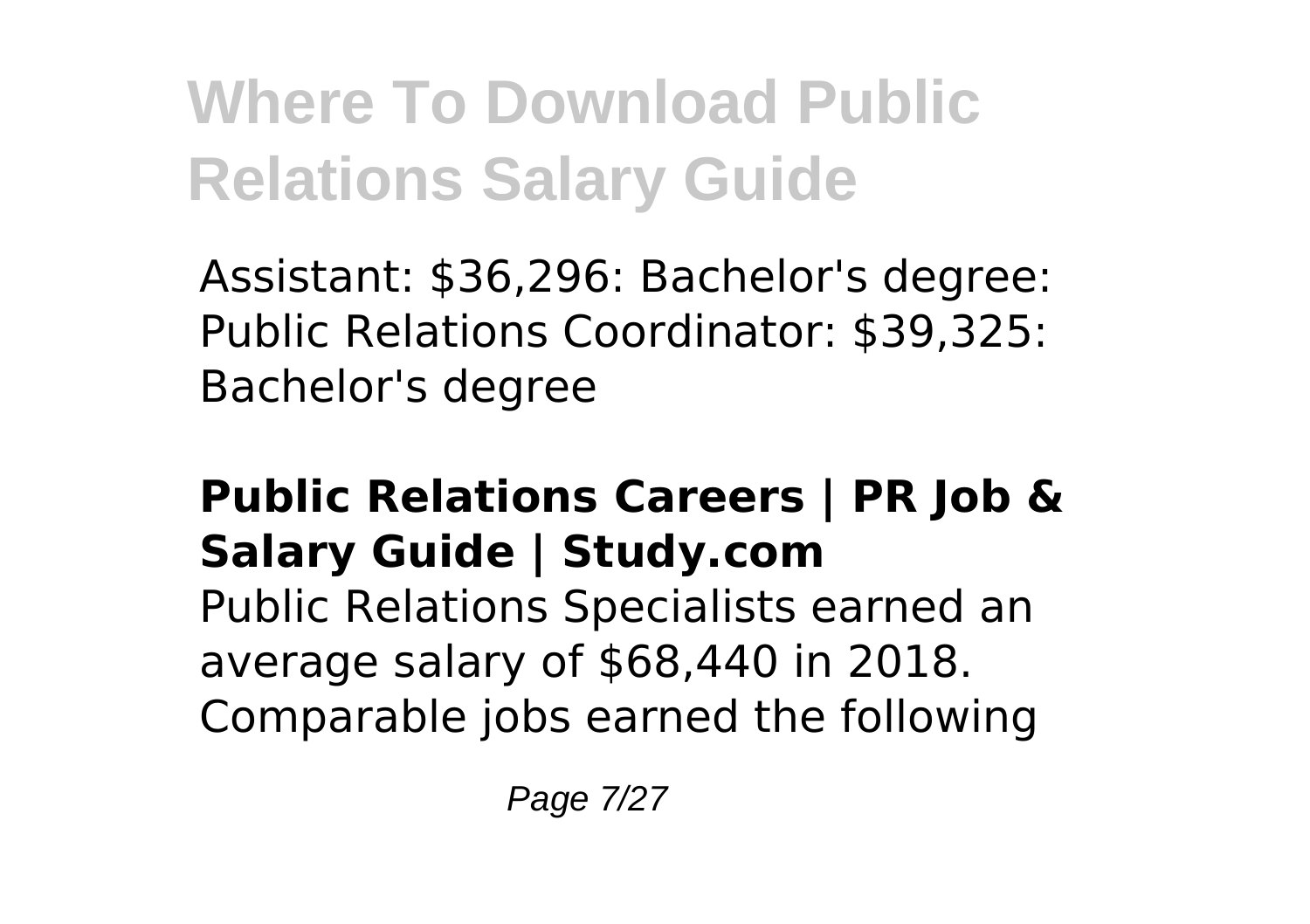average salary in 2018: Marketing Managers made \$147,240, Art Directors made \$104,590,...

### **Public Relations Specialist Salary | US News Best Jobs**

Public Relations average salary is \$88,695, median salary is \$75,639 with a salary range from \$38,771 to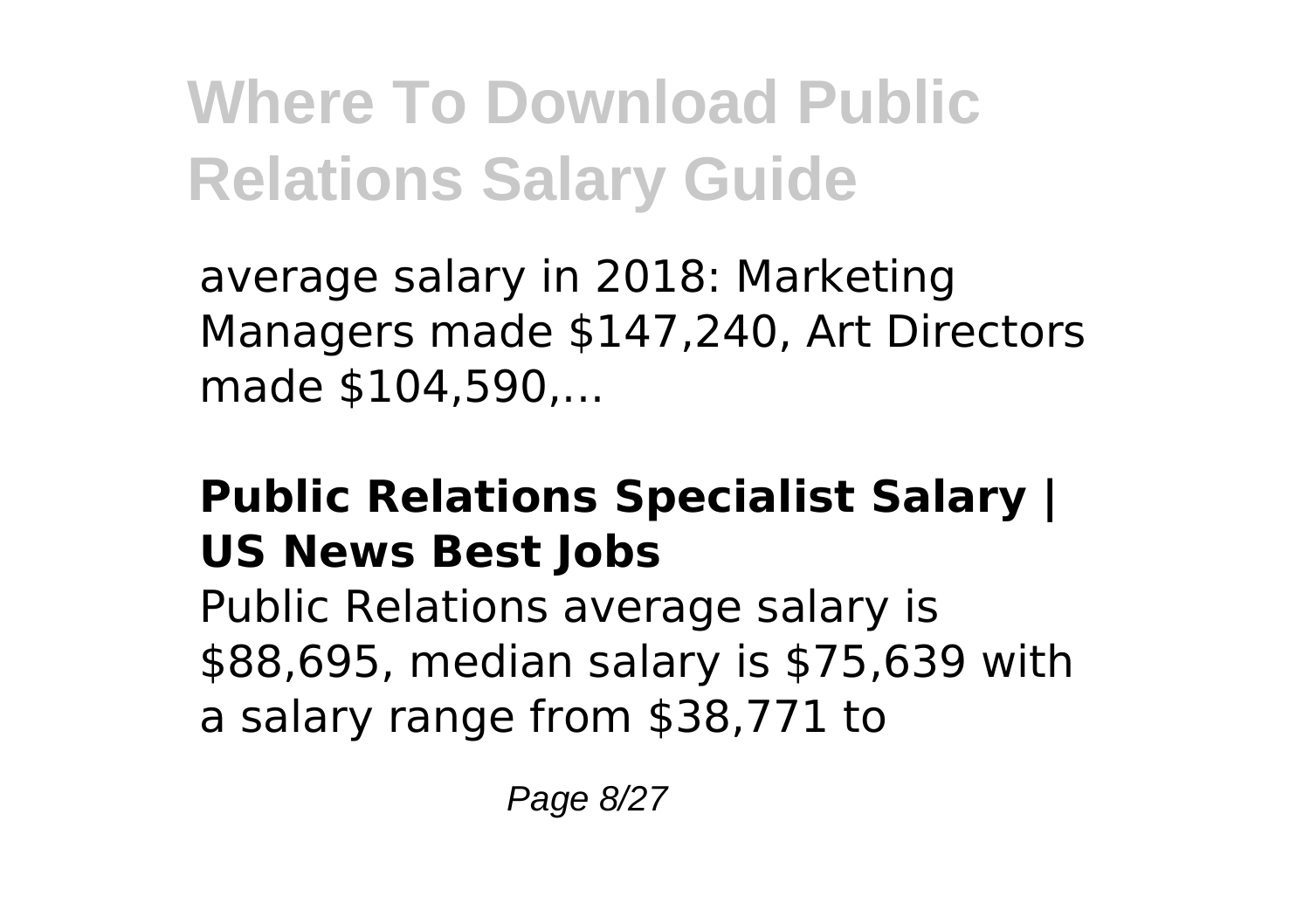\$145,000. Public Relations salaries are collected from government agencies and companies. Each salary is associated with a real job position. Public Relations salary statistics is not exclusive and is for reference only.

#### **Public Relations Salaries, Average Salary & Jobs Pay**

Page 9/27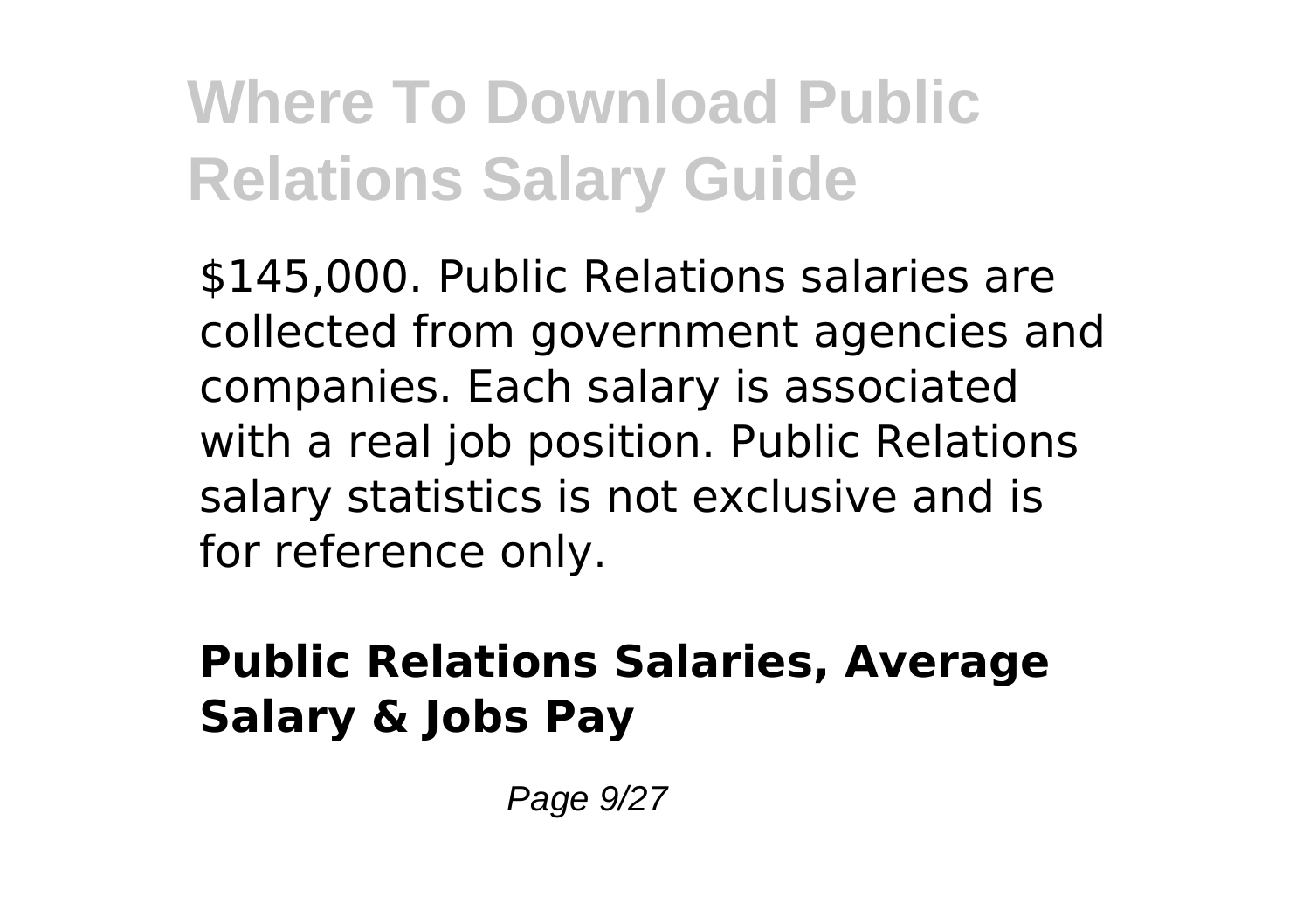The average Top Public Relations Executive salary in the United States is \$226,467 as of August 27, 2020, but the range typically falls between \$184,739 and \$283,402. Salary ranges can vary widely depending on many important factors, including education , certifications, additional skills, the number of years you have spent in your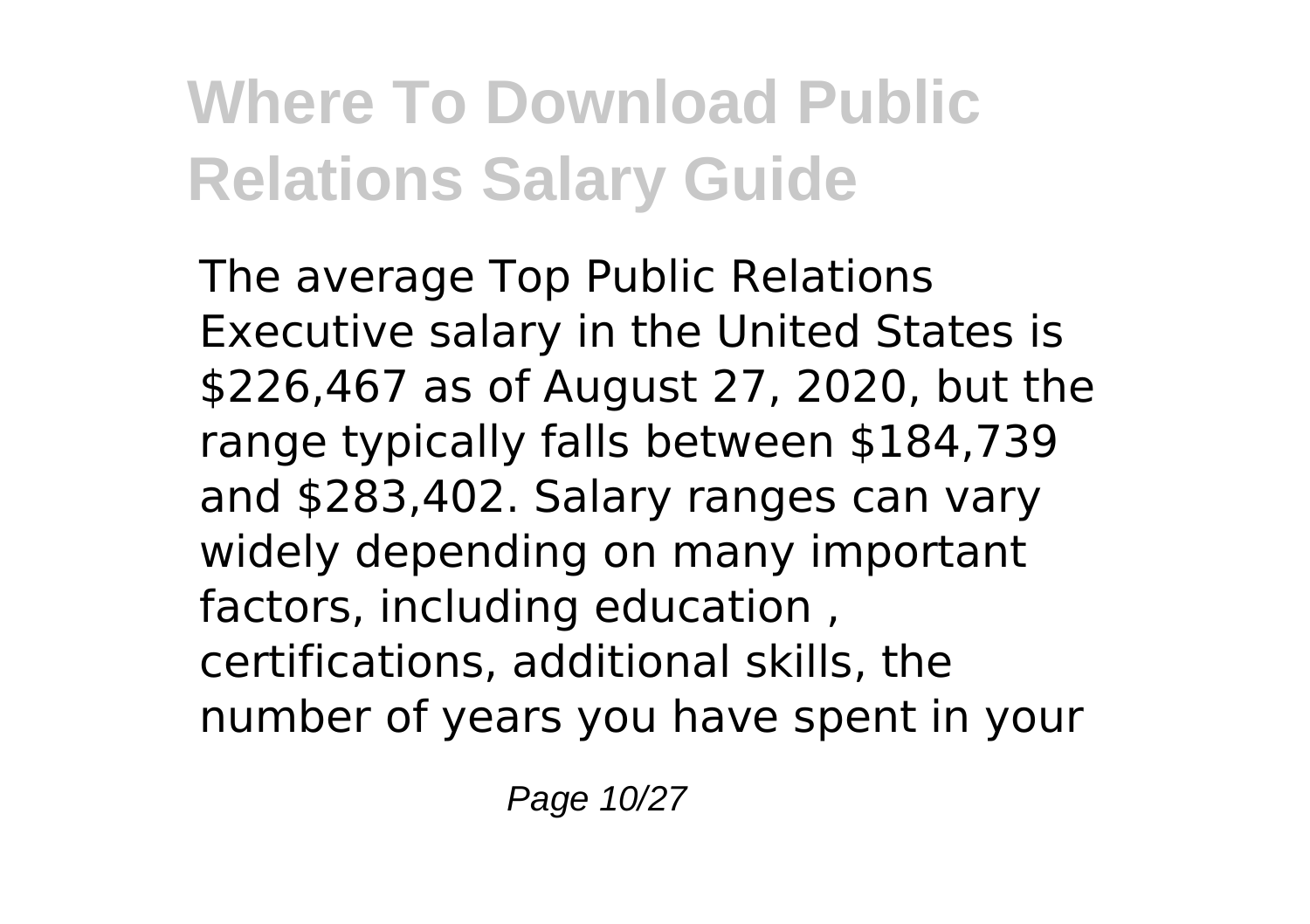profession.

### **Top Public Relations Executive Salary | Salary.com**

There are 147 jobs in Public Relations category. Average salaries can vary and range from \$54,554 to \$226,467. Salary ranges can differ significantly depending on the job, industry, location, required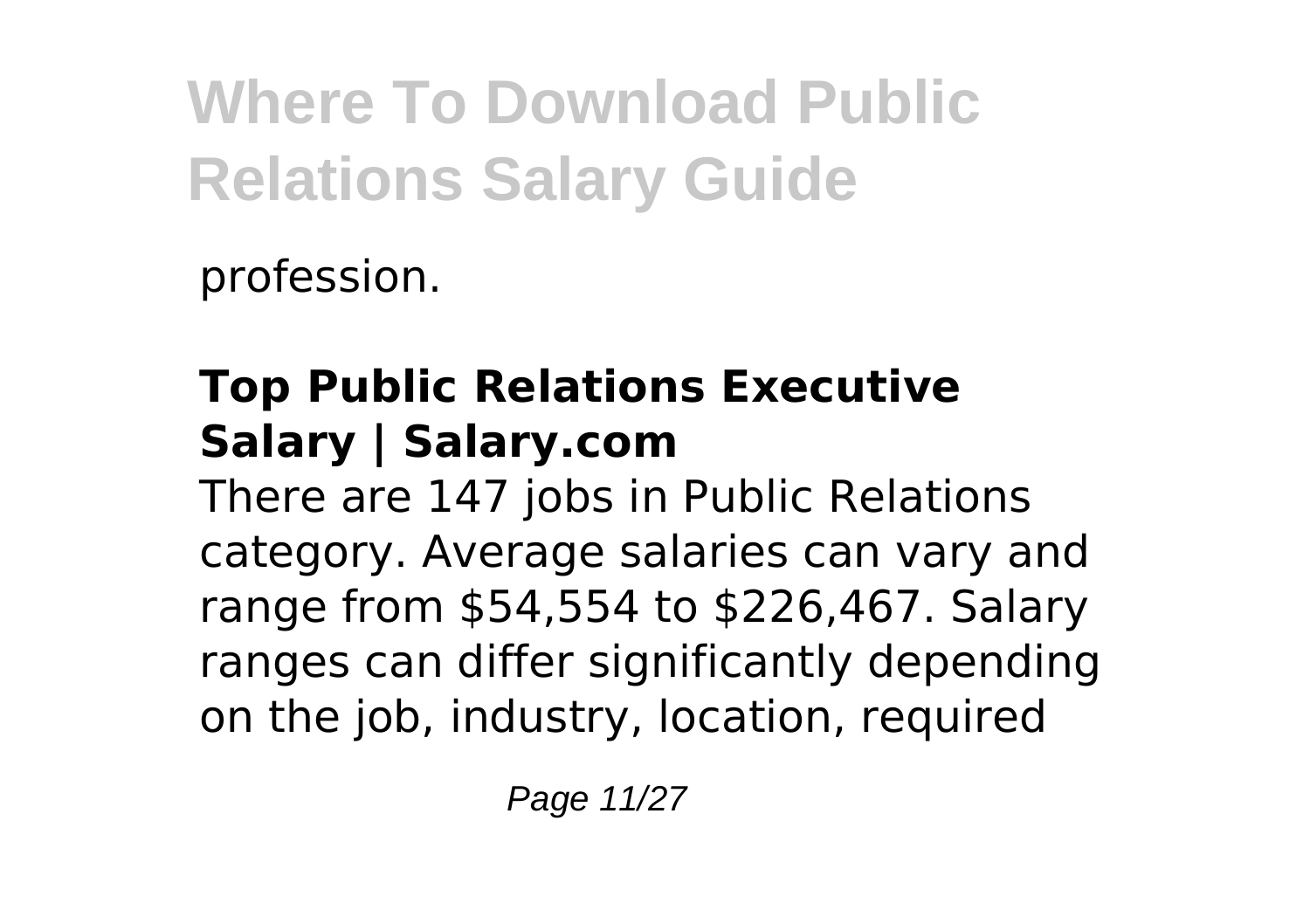experience, specific skills, education, and other factors... Salaries listed below are U.S. national averages data from August 27, 2020.

#### **Salaries for Public Relations Jobs | Salary.com** About This Guide: Updated May 2020, salaries presented are averages, based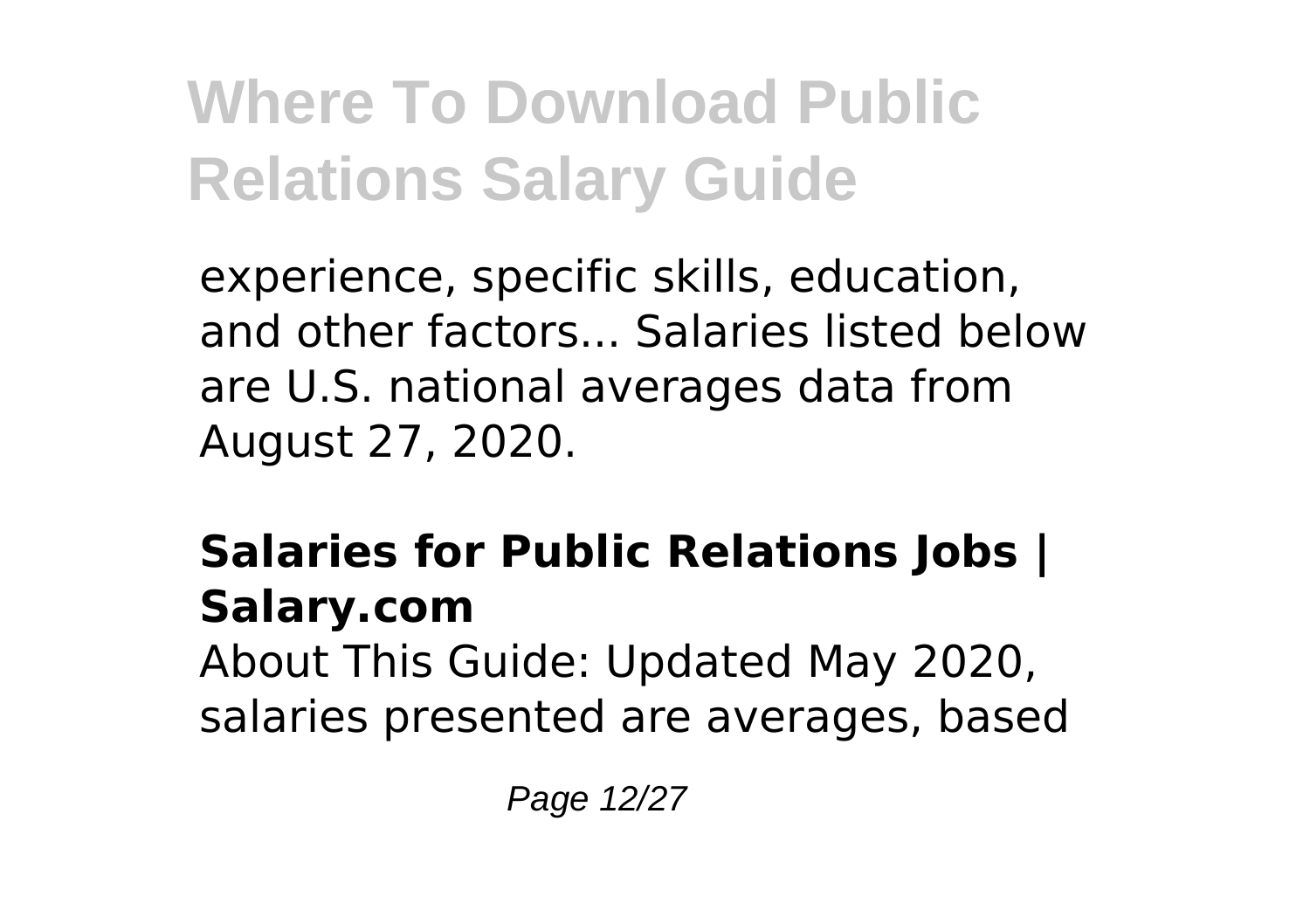on proprietary data. Actual rates may vary based on factors including education/training, skill level, work experience, and years active.

### **Salary Guide | Creative Circle**

If you're looking to benchmark salaries, update your benefits packages, or better gauge the market value of your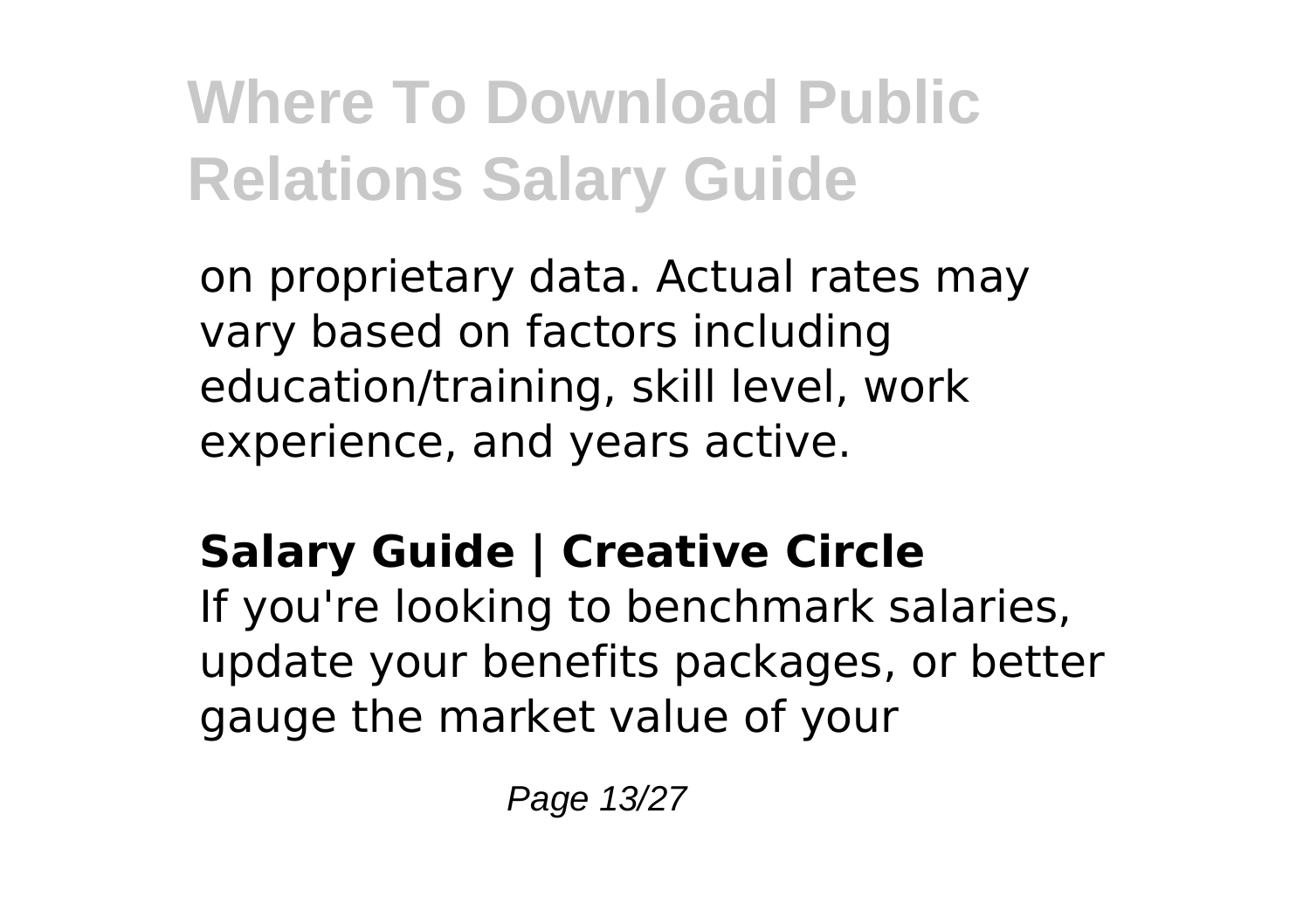employees, this guide is for you. The Hanson Search 2019 Salary Guide is an extensive report of the latest remuneration and benefit trends across the UK communications, public relations and public affairs agencies.

#### **2019 Salary Guide: Communications, PR and Public**

Page 14/27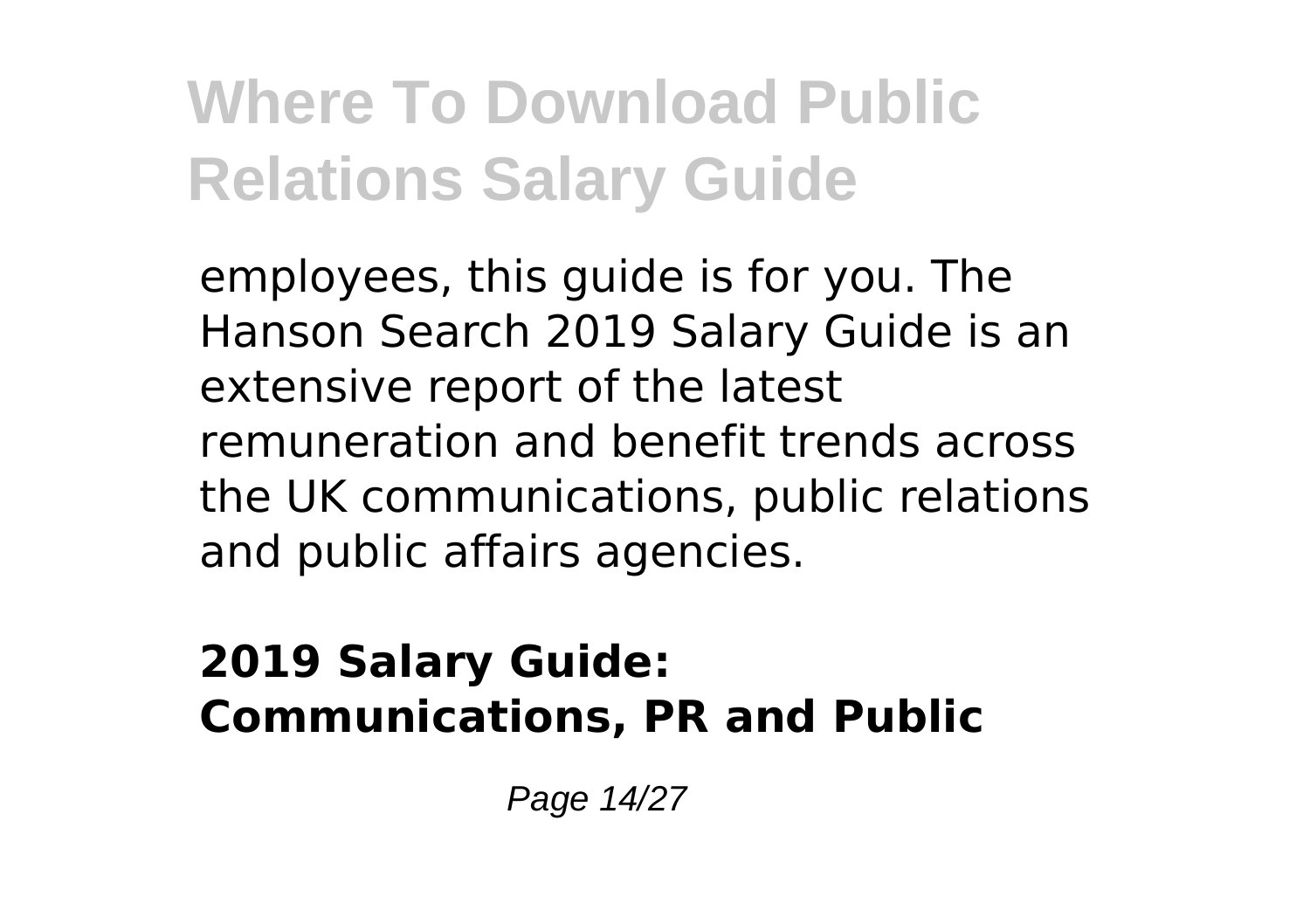### **Affairs ...**

A person working in Public Relations in Kenya typically earns around 148,000 KES per month. Salaries range from 65,600 KES (lowest average) to 246,000 KES (highest average, actual maximum salary is higher). This is the average monthly salary including housing, transport, and other benefits. Salaries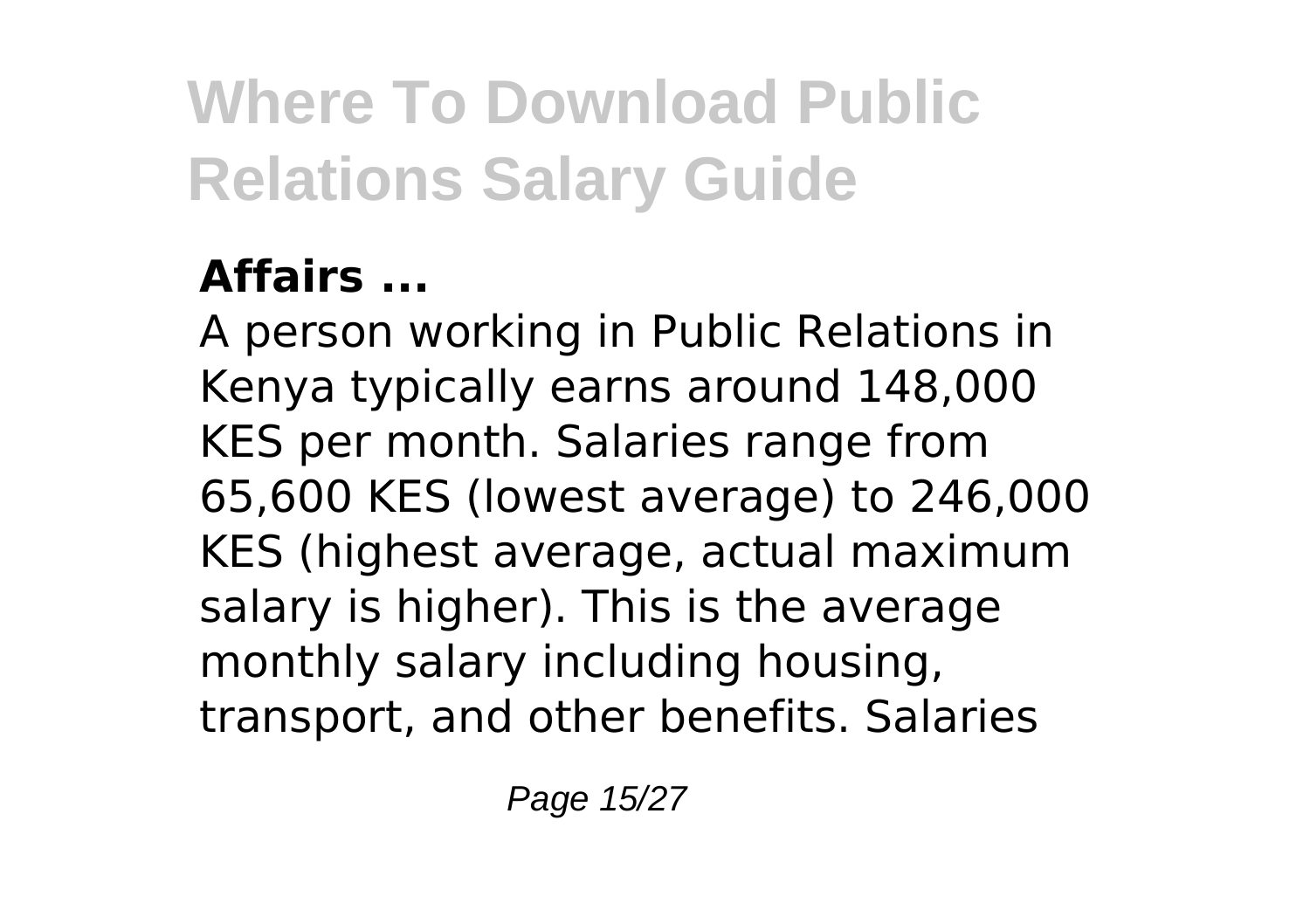vary drastically between different Public Relations careers.

#### **Public Relations Average Salaries in Kenya 2020 - The ...**

A person working in Public Relations in Namibia typically earns around 17,600 NAD per month. Salaries range from 7,790 NAD (lowest average) to 29,200

Page 16/27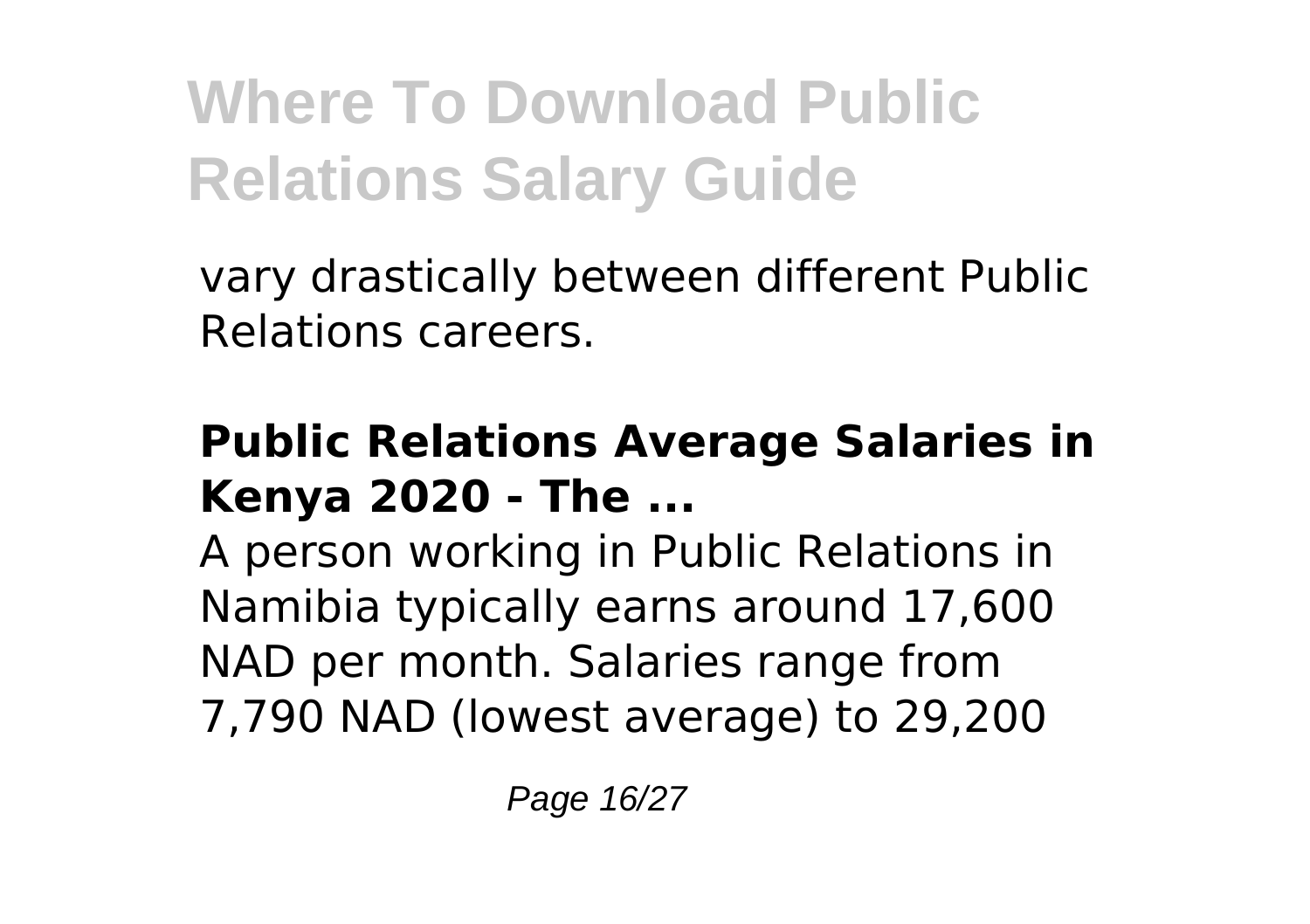NAD (highest average, actual maximum salary is higher).. This is the average monthly salary including housing, transport, and other benefits. Salaries vary drastically between different Public Relations careers.

#### **Public Relations Average Salaries in Namibia 2020 - The ...**

Page 17/27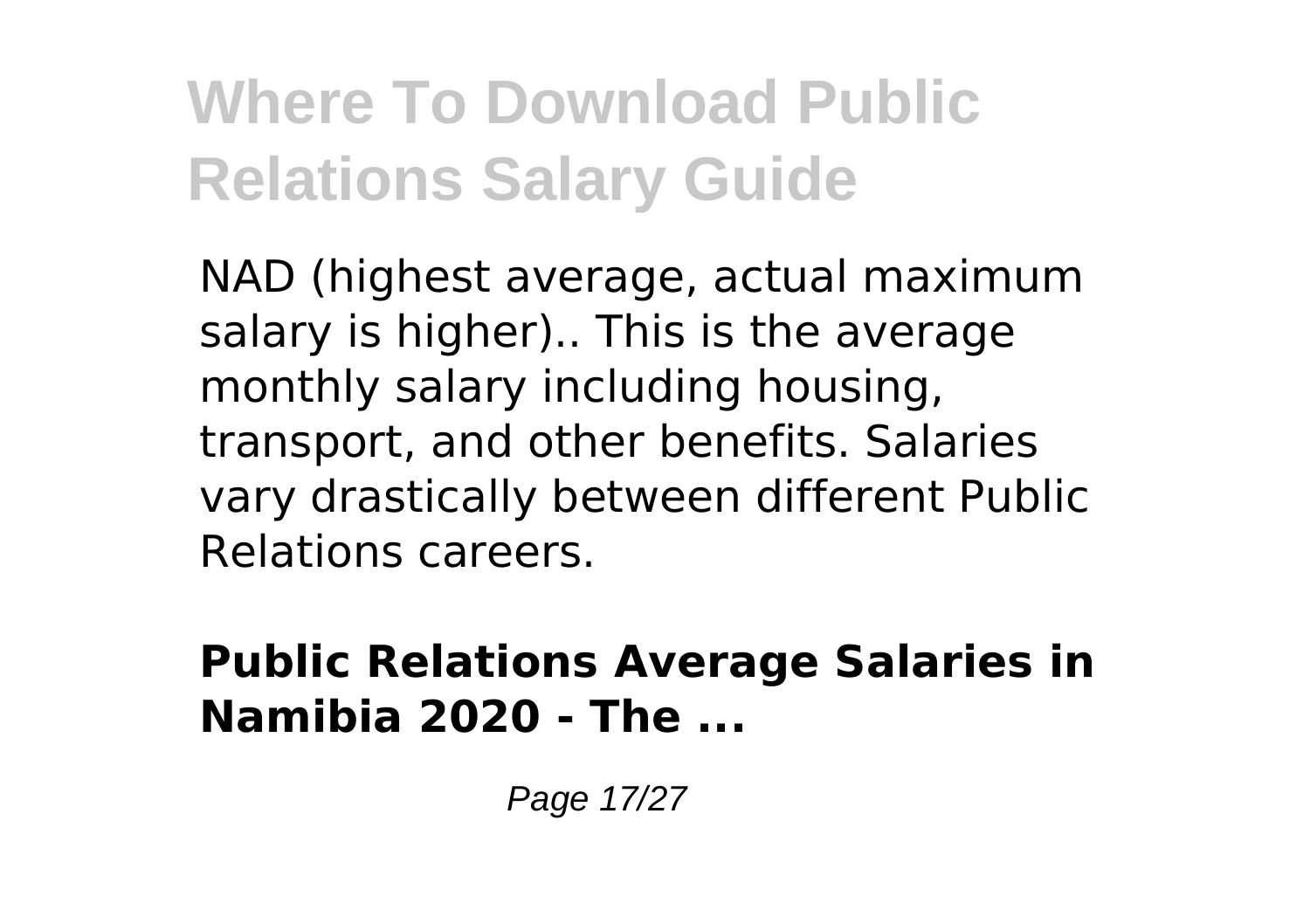The average salary for a public relations manager is \$61,856 per year in the United States.

### **Public Relations Manager Salary in United States**

Our comprehensive guide to public relations jobs will provide a good overview of the options that are open to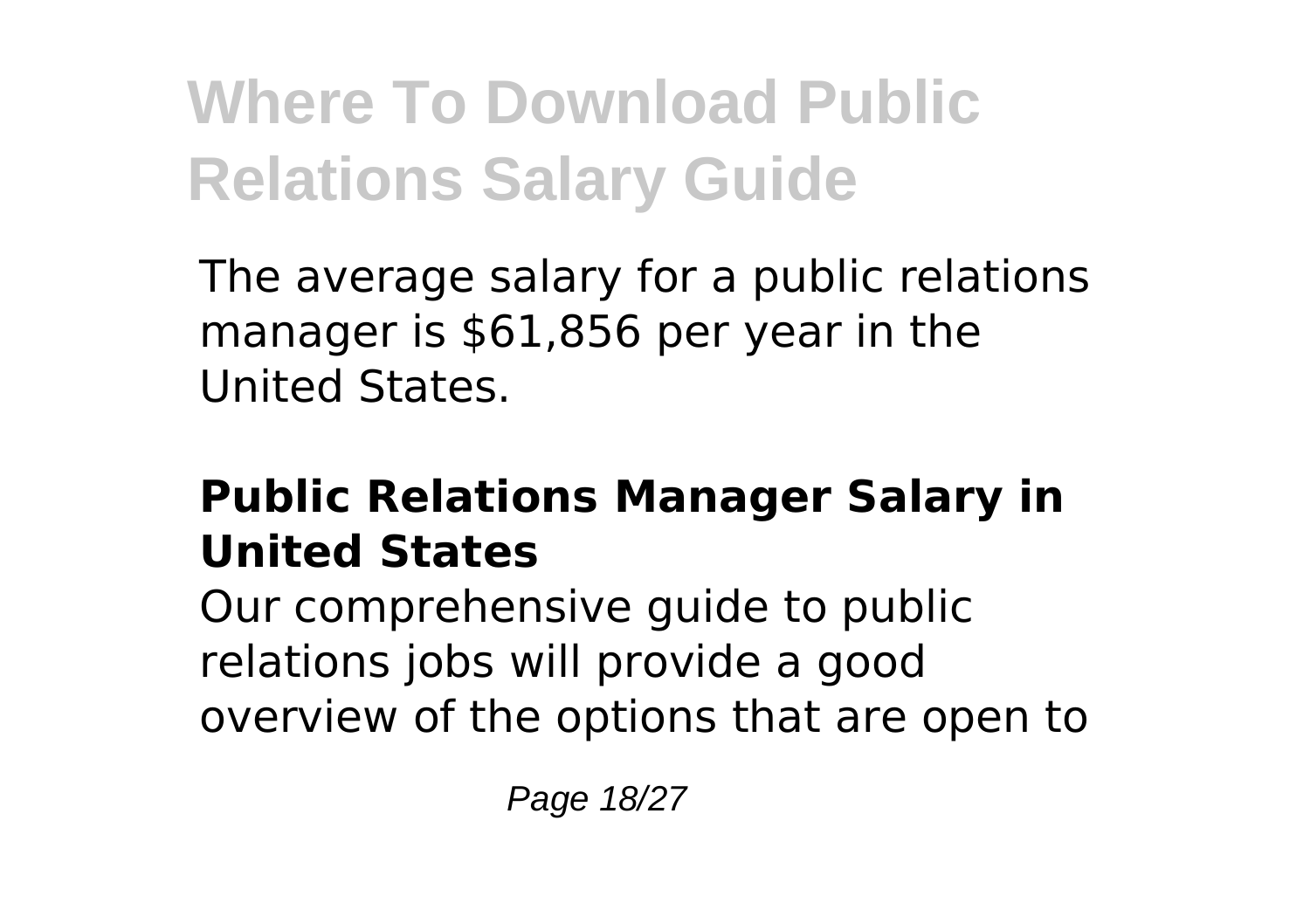you. From the softer side of PR to hardcore crisis and reputation management there are countless roles on offer – both with PR agencies and inhouse departments.

#### **Public Relations Jobs: A Comprehensive Guide To A Career**

**...**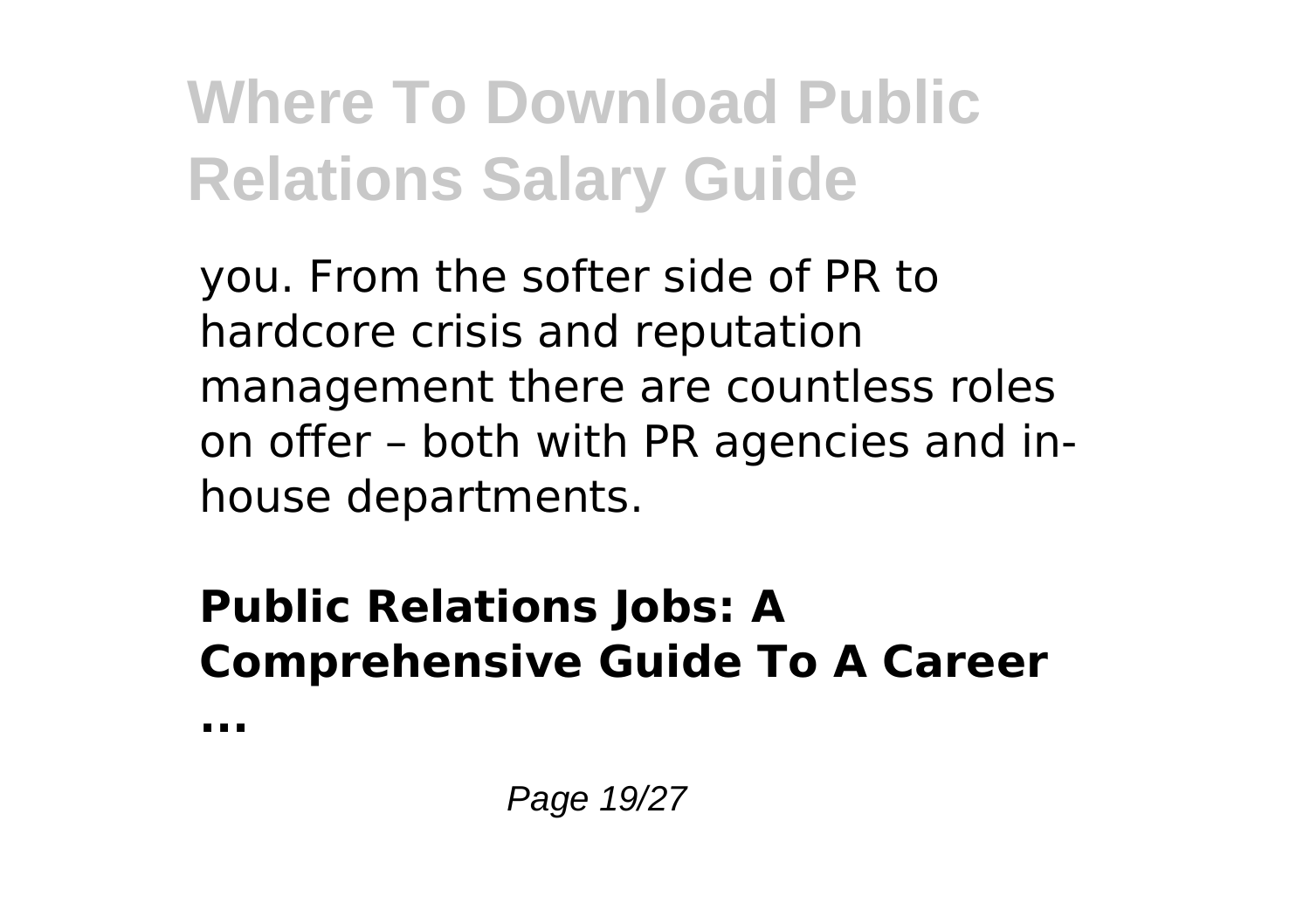A mid-career Public Relations (PR) Manager with 5-9 years of experience earns an average total compensation of R329,931 based on 35 salaries. An experienced Public Relations (PR) Manager with 10-19...

#### **Public Relations (PR) Manager Salary in South Africa ...**

Page 20/27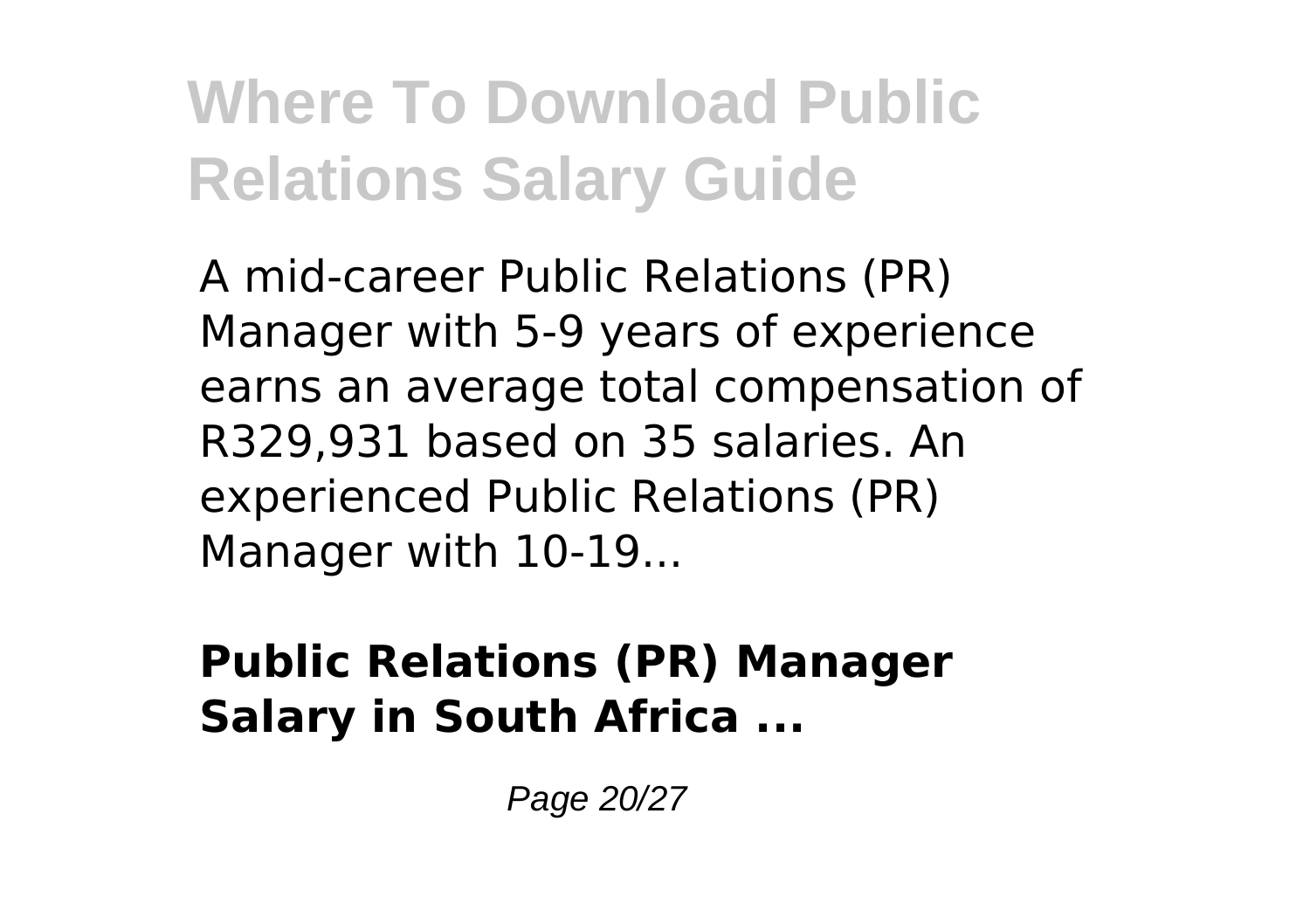People working within the Public Relations category in your area are making on average \$40,915 per year or \$2,247 (5%) less than the national average annual salary of \$43,162. Virginia ranks number 16 out of 50 states nationwide for Public Relations job salaries.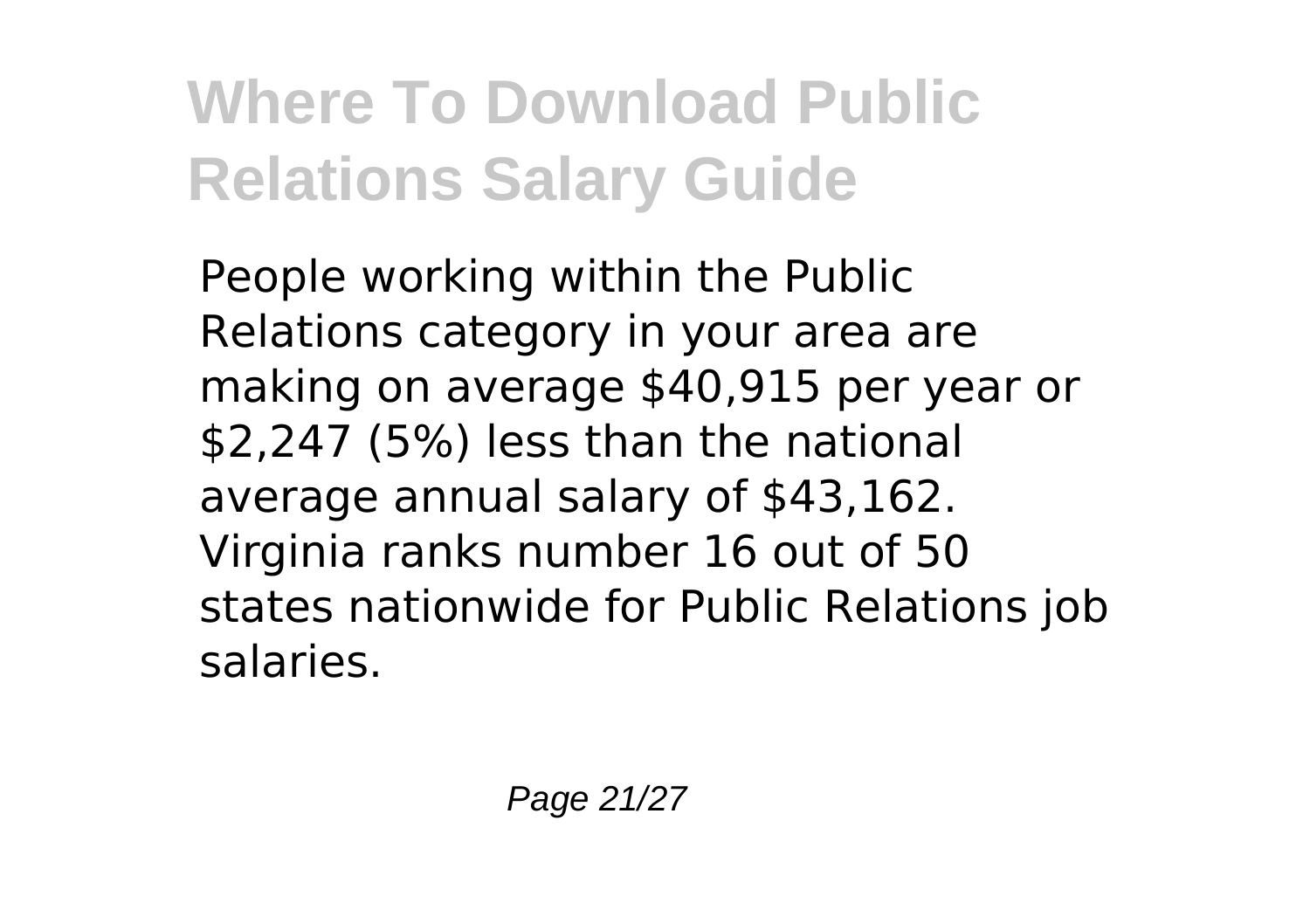#### **Public Relations Annual Salary (\$43,162 Avg | Sep 2020 ...** An early career Public Relations (PR) Manager with 1-4 years of experience earns an average total compensation (includes tips, bonus, and overtime pay) of C\$55,079 based on 42 salaries. A...

#### **Public Relations (PR) Manager**

Page 22/27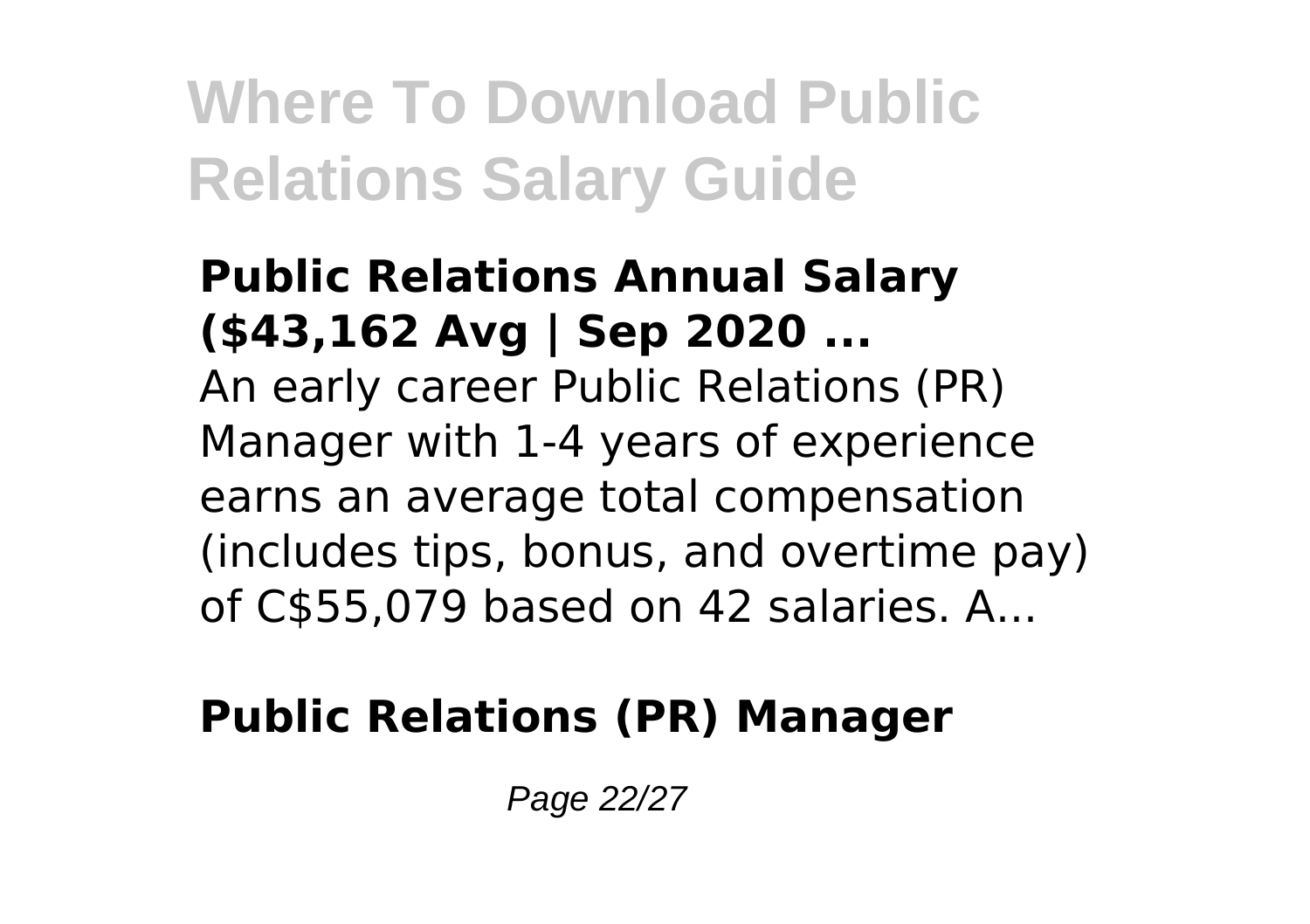#### **Salary in Canada | PayScale** The national average salary for a Investor Relations is \$43,777 in United States. Filter by location to see Investor Relations salaries in your area. Salary estimates are based on 1,475 salaries submitted anonymously to Glassdoor by Investor Relations employees.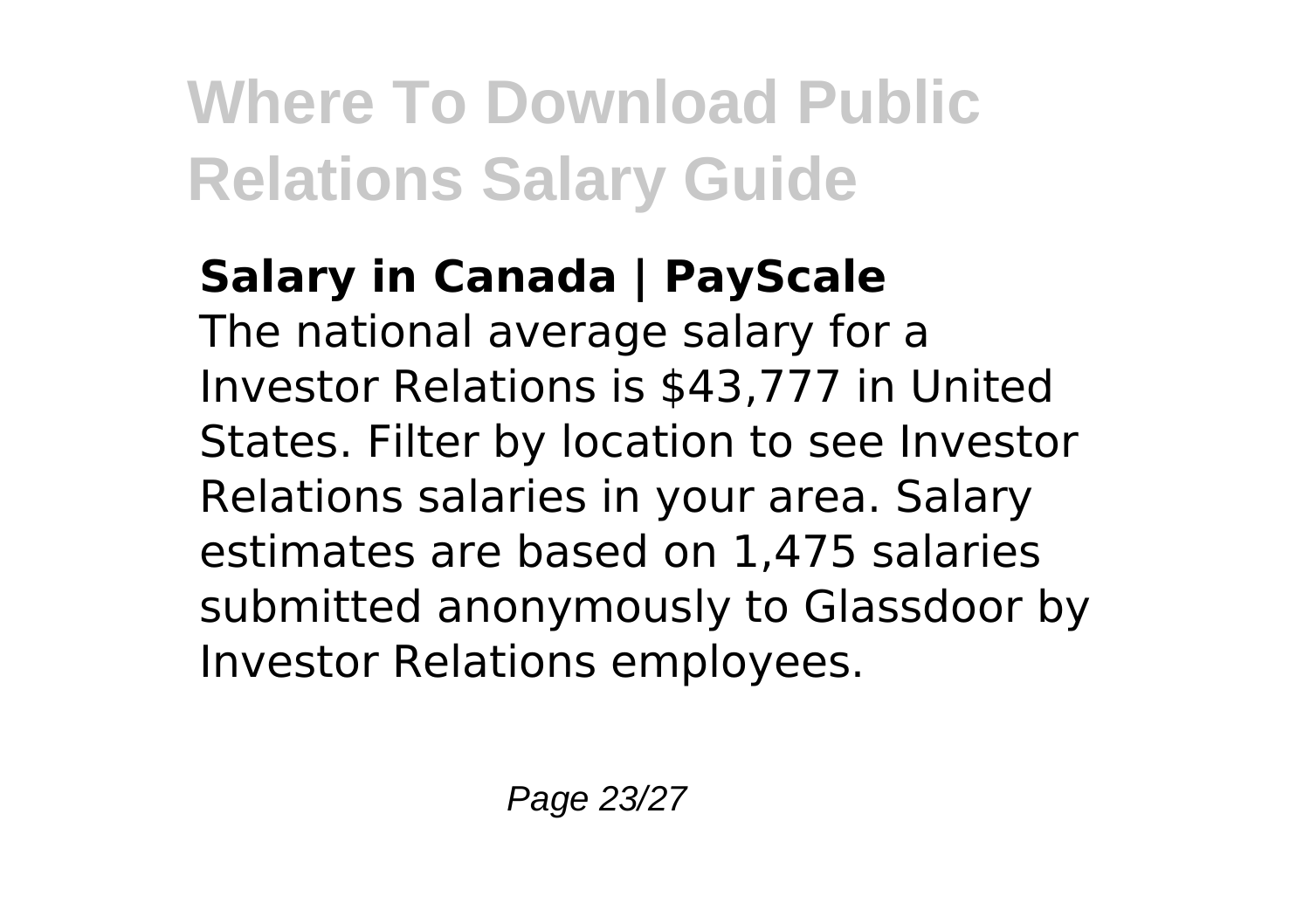#### **Salary: Investor Relations | Glassdoor**

The average salary for a Public Relations Manager is R 26 270 per month in South Africa. Salary estimates are based on 18 salaries submitted anonymously to Indeed by Public Relations Manager employees, users, and collected from past and present job advertisements on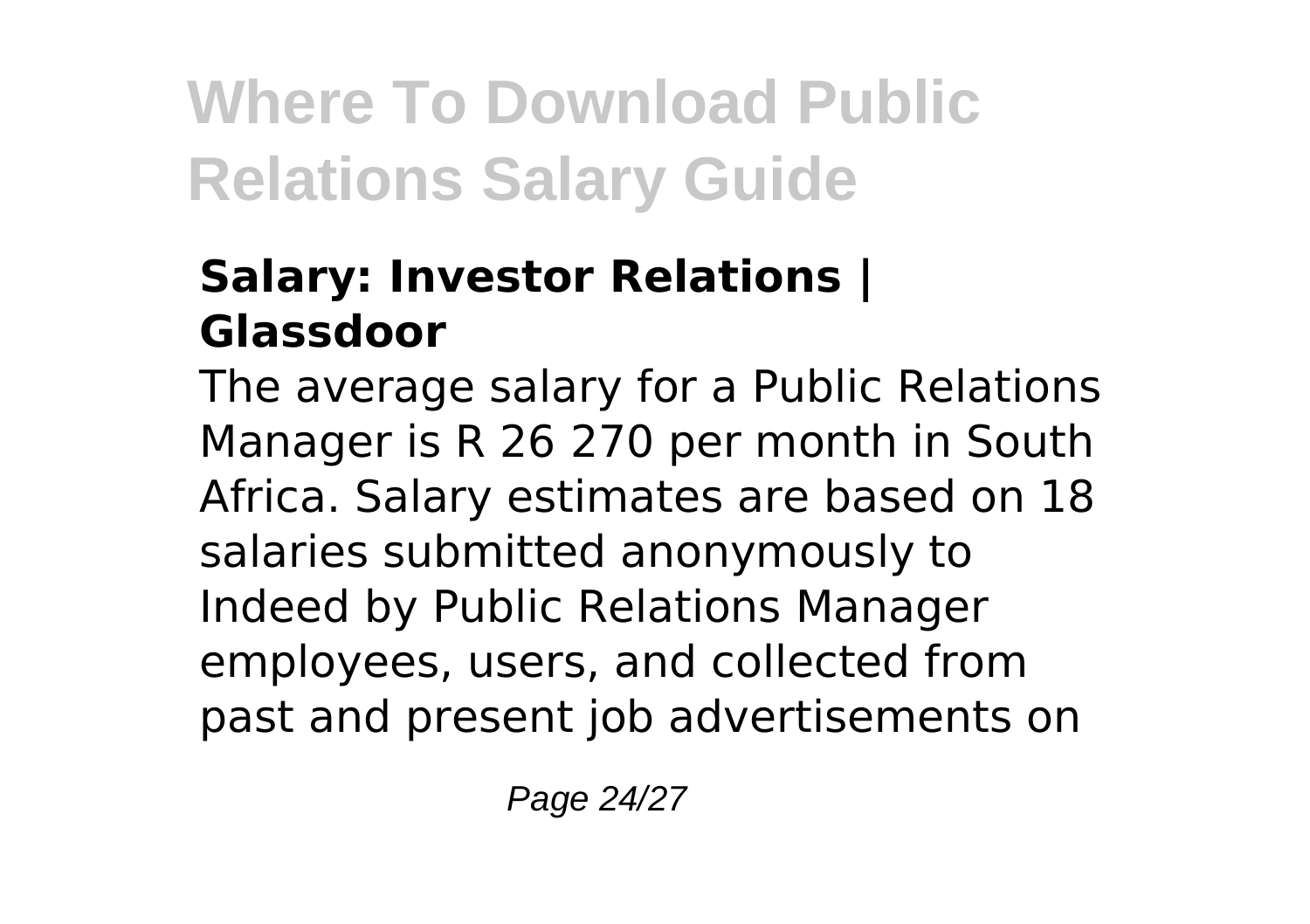Indeed in the past 36 months. The typical tenure for a Public Relations Manager is less than 1 year.

### **Public Relations Manager Salaries in South Africa | Indeed.com**

People working as a Public Relations Manager in your area are making on average \$78,391 per year or the same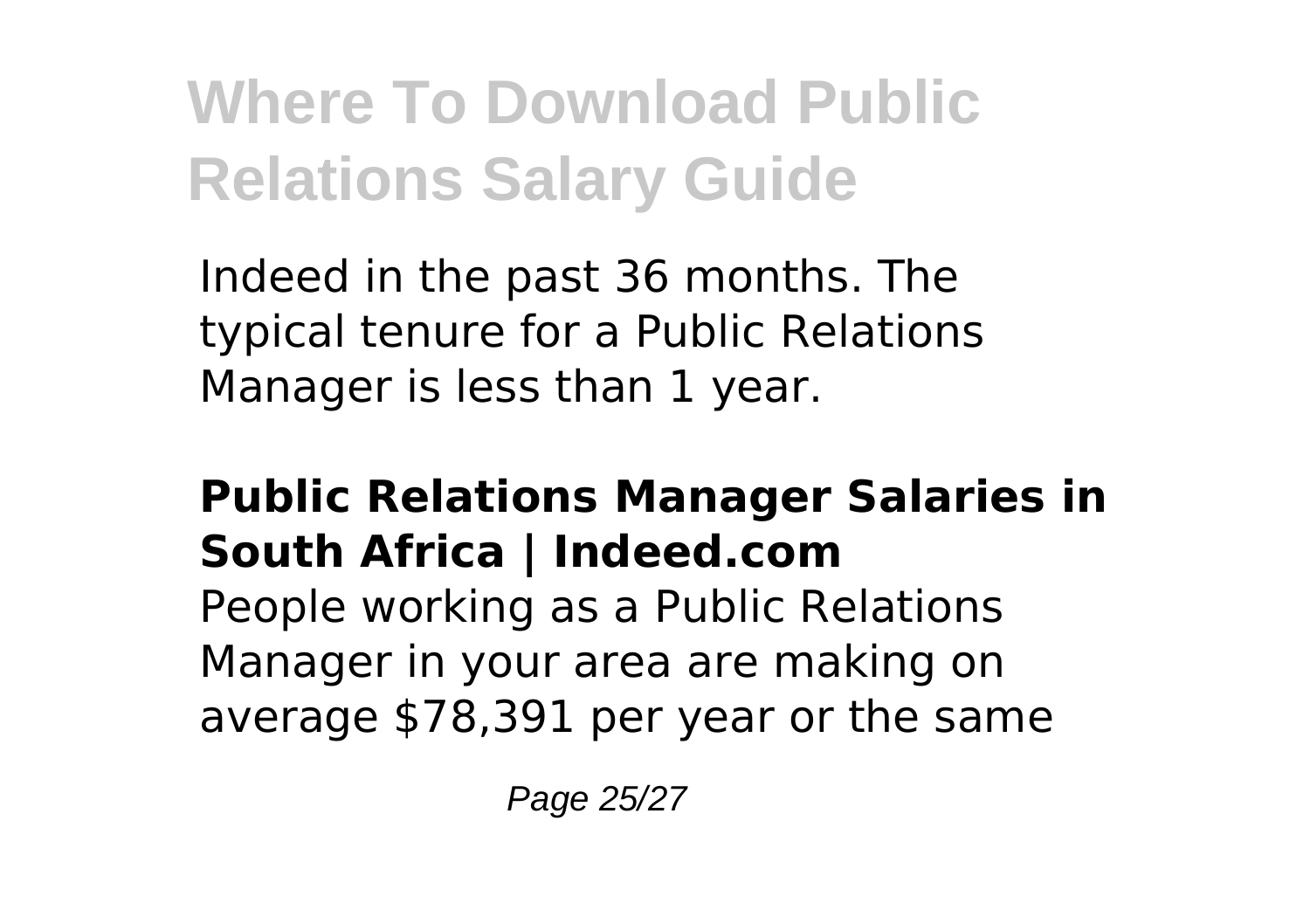as the national average annual salary of \$78,391. ranks number 1 out of 50 states nationwide for Public Relations Manager salaries.

Copyright code: d41d8cd98f00b204e9800998ecf8427e.

Page 26/27